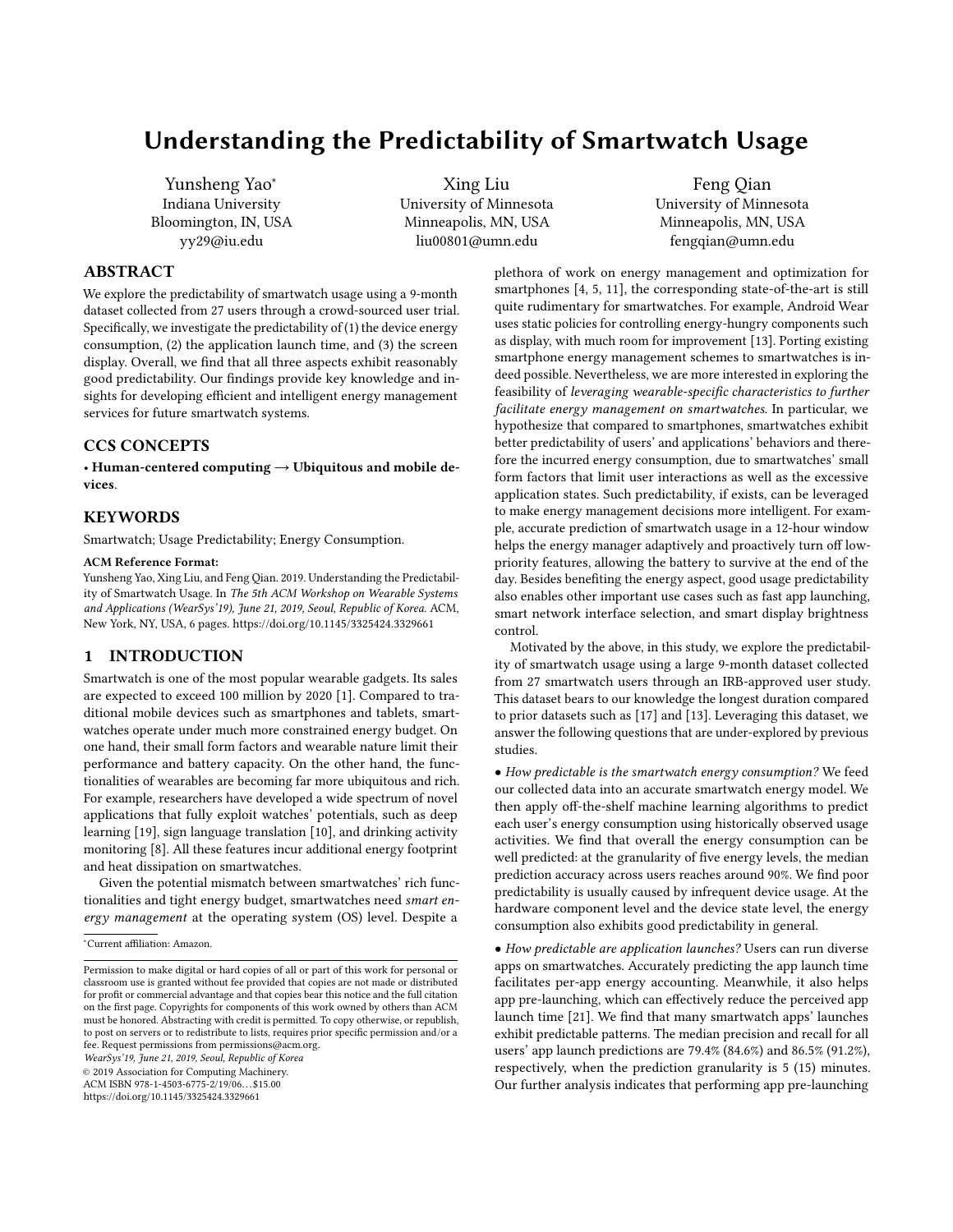WearSys' 19, June 21, 2019, Seoul, Republic of Korea Yunsheng Yunsheng Yao, Xing Liu, and Feng Qian

based on such predictions helps hide the perceived loading time for the vast majority of the apps while incurring very small energy overhead if the prediction is inaccurate.

• How predictable is the smartwatch screen display? Most smartwatches use OLED display whose power consumption depends on the color of each displayed pixel. The traditional way of profiling the OLED display power is to perform pixel counting [\[5\]](#page-5-6). Doing so incurs non-trivial computational and energy overhead on smartwatches. We find that on smartwatches, the screen display is dominated by apps' UI as opposed to other content such as large images and videos that frequently appear on smartphones and tablets. Therefore, the pixels' color distribution can be well predicted using lightweight measurable information such as the foreground app name and its state, as confirmed by us using our data.

Overall, our preliminary findings quantitatively validate the aforementioned hypothesis, and provide key insights for developing efficient and intelligent energy management services for future smartwatches. In the remainder of this paper, [§2](#page-1-0) gives the background of our user trial. [§3,](#page-1-1) [§4,](#page-2-0) and [§5](#page-4-0) describe our results. [§6](#page-5-11) discusses related work, followed by the conclusion and future work in [§7.](#page-5-12)

#### <span id="page-1-0"></span>2 BACKGROUND

We conducted an IRB-approved smartwatch user study at a large U.S. university. The study was open to students, faculty, and staff members. We recruited 27 users out of more than 200 applicants. The participants consist of 18 students, 5 staff members, and 4 faculty members. 26% of the participants were female. We provided each user with an LG Urbane Android smartwatch. The watch is equipped with a quad-core Cortex A7 processor with 512MB memory, 4GB storage space, WiFi/Bluetooth radios, and various sensors. The watch runs Android Wear OS 1.3.

Despite being very familiar with conventional watches, many participants have limited or even no experiences on smartwatch. We thus provided the users with an orientation session where we went through all features of the smartwatch. Also, we started the actual data collection several months after giving the watch to each participant. This gives more than enough time for the participants to get familiar with the smartwatches and to develop their usage habits. The actual data collection lasted more than 9 months from late 2016 to 2017.

We developed a custom data collection system which collects a wide range of information including application activities, screenshots, screen brightness level, CPU utilization, device power state, WiFi/Bluetooth states, and user interaction events. The data collector runs in the background and is transparent to users. The collected data is automatically uploaded to our secure server over WiFi at night when the watch is being charged.

We also developed fine-grained energy models through in-lab controlled experiments. The ground truth power that is used to fit the model is measured using a Monsoon power monitor [\[2\]](#page-5-13) hooked to the watch. Our model consists of various system components including sleep/wakeup base, CPU, display, WiFi, Bluetooth, and touching events. The error rate of the model (w.r.t. the overall device energy consumption) is less than 6% based on our tests using various workloads. Details of the energy model can be found in our prior work [\[13\]](#page-5-8).

### <span id="page-1-1"></span>3 PREDICTING ENERGY CONSUMPTION

Motivation. Smartwatch operates under tight energy constraints. Accurate prediction of its energy consumption helps facilitate smart energy management services as described in [§1.](#page-0-0) Comparing to smartphones, smartwatches have relatively homogeneous functionalities, which can possibly lead to better predictability of the energy usage.

Methodology. We study the energy usage pattern for all 27 users during the 9-months data collection period. The daily energy consumption for each user is calculated by applying our power model. We first gather usage events or statistics for CPU, display, Bluetooth, WiFi, etc., and then apply our power model to obtain the total daily energy consumption. Since predicting the precise energy consumption value is not practical, we convert the actual battery drain (in mAh) into 5 energy consumption levels. For a better granularity, we further extend the number of energy consumption levels to 10 and 15.

We choose the Support Vector Machine (SVM) classification algorithm for the energy level prediction. Specifically, we use the daily energy consumption level of a week to form a 7-dimensional feature vector X. We mark the energy consumption level of the day right after the week as label Y. Then we proceed with the same procedure for every consecutive 8 days within the training window (described below) to construct the training data. The reason we choose 7 as the feature vector size is because it reflects a user's weekly schedule. We also consider larger vector sizes (history windows), such as 10 and 15 days. We use a sliding window based approach to learn and predict energy usage pattern over time. For each user, we first train the classifier with the initial 20% of the feature-label (or X-Y) pairs, and then let the classifier predict the next 5% of the dataset's labels (the data is sorted in chronological order). Next, we advance both the training and the prediction window by 5%, and so on, in order to emulate an online prediction scheme. We apply SVM with RBF kernel provided by Scikit-Learn [\[3\]](#page-5-14).

Results. Figure [1](#page-2-1) shows the average prediction accuracy across all users, for feature vector sizes of 7, 10, and 15 (days). Most users exhibit high prediction accuracy where the median values are around 90%. The accuracy remains similar across different vector sizes. Figure [2](#page-2-1) shows the results with different energy consumption levels of 5, 10, and 15. As expected, the prediction accuracy improves as the number of energy consumption levels decreases.

We notice low prediction accuracy (less than 50%) for some users from Figure [1.](#page-2-1) We find most of these users barely used their smartwatches over the study period. The average usage duration (i.e., when the watch is worn) for these users is only 1.53 hours per day. In Figure [3,](#page-2-1) we show the daily average usage hours versus the prediction accuracy for all users. We clearly observe two clusters of frequent and infrequent users, and that insufficient daily usage (less than 2 hours) is correlated with low prediction accuracy, whereas high usage typically leads to much better predictability.

Component-level Breakdown. We further breakdown the overall energy consumption into separate hardware components and study their individual predictability. We study three components: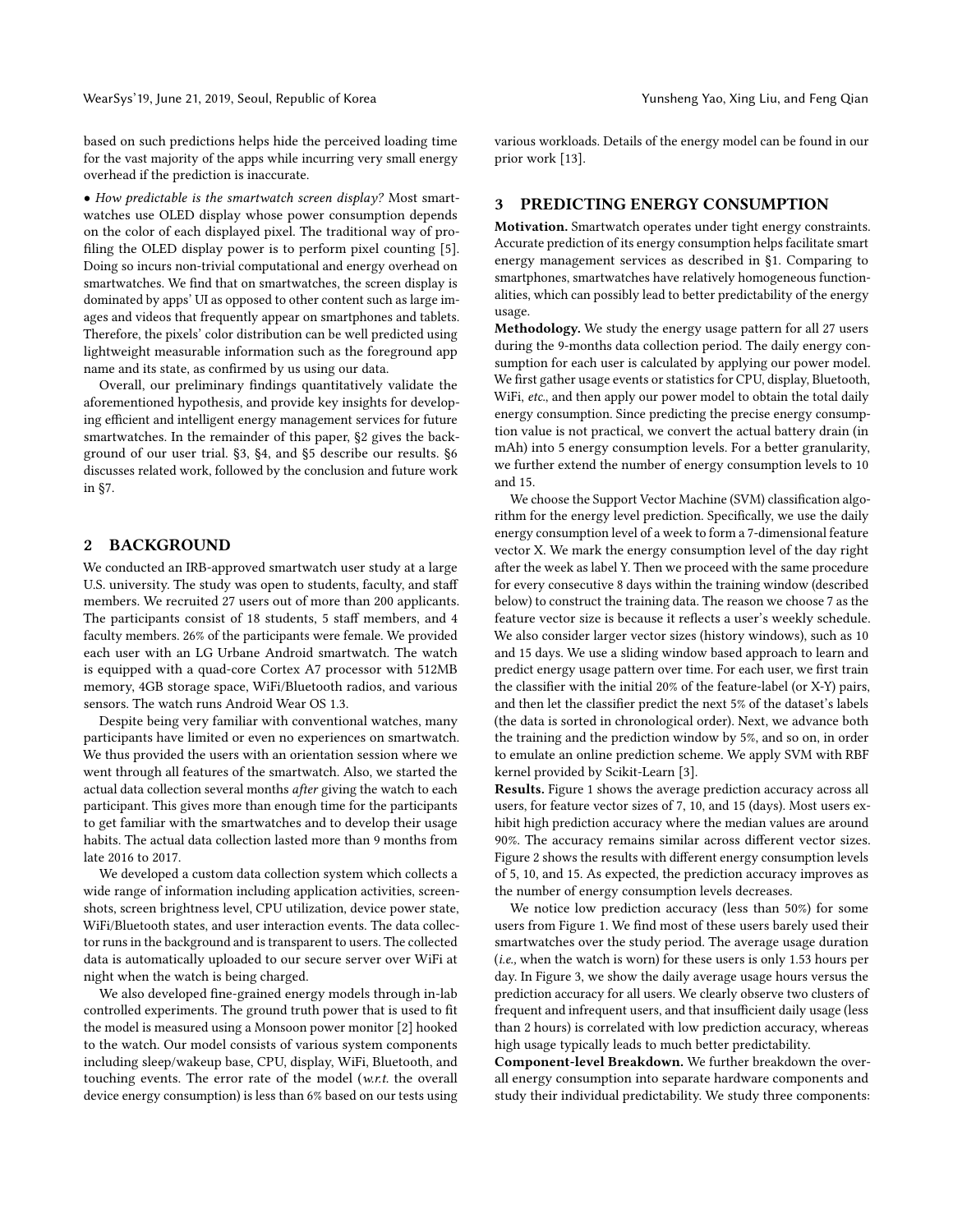Understanding the Predictability of Smartwatch Usage WearSys'19, June 21, 2019, Seoul, Republic of Korea

<span id="page-2-1"></span>



Figure 1: Prediction accuracy of daily energy consumption with varying feature vector sizes, across all users (energy lev $els = 5$ ).

Figure 2: Prediction accuracy of daily energy consumption with varying energy levels, across all users (vector size  $= 7$ ).

<span id="page-2-2"></span>

Figure 4: Prediction accuracy of CPU and display energy across all users (energy levels = 5, vector size = 7).

CPU (consuming 29% of the overall energy), display (30%), and Bluetooth/WiFi (together 3.5%). The remaining energy, which is difficult for us to separate, is drained by smartwatch's system-on-chip (SoC) and other components such as sensors. We find that for CPU and display, which dominate the overall battery drain, their energy consumption level is highly correlated with the overall energy consumption level, with the median Pearson Correlation Coefficient (PCC) across all users being 0.97 and 0.98, respectively. As a result, they can also be well predicted. As illustrated in Figure [4,](#page-2-2) SVM achieves a median prediction accuracy of 88% for CPU and 75% for display. On the other hand, some other hardware components exhibit a sparse usage pattern. For example, unlike on smartphones, wireless radio (WiFi and Bluetooth) on smartwatches are lightly used. Its energy consumption accounts for only 3.5% of, and poorly correlates with the device-wide energy consumption, with a median PCC less than 0.4. As a result, it is difficult to predict its usage and henceforth the energy utilization.

State-level Breakdown. We also breakdown the overall energy consumption by smartwatch states and study their individual predictability. The smartwatch states and their energy consumption percentages are awake (27.2%), dozing (56%), and sleeping (16.8%). On our LG Urbane watch, the awake state is triggered when a user actively interacts with the watch. If the user stops the interaction



Figure 3: Users' energy consumption prediction accuracy vs. average daily active hours (energy levels = 5, vector size  $= 7).$ 



Figure 5: Prediction accuracy of each device state's energy across all users (energy levels = 5, vector size = 7).

for 5 seconds, the smartwatch will go to the dozing state (a "shallow" sleeping mode with the watch face darken). If there is no further interaction for 35 minutes, the watch will go to the sleeping mode. We then apply SVM to predict the daily per-state energy consumption level for all users, and get the results in Figure [5.](#page-2-2) The median prediction accuracy for the awake state is around 82%. The dozing state has slightly better accuracy, with a median of 87.3%. The sleeping state presents the lowest predictability, with a median of around 59%. A possible explanation is that due to the long timer (35 minutes), entering the sleeping mode is a relatively rare event, whose energy consumption thus exhibits more randomness.

Summary. For active smartwatch users, the daily energy consumption level can typically be accurately estimated, with the median value of around 90%. For a small number of users, their prediction accuracy is low due to a lack of active usage. We also find generally good energy consumption predictability at the component level and the state level. The above findings can be leveraged to improve the power management and battery life forecast on today's smartwatches.

## <span id="page-2-0"></span>4 PREDICTING APP LAUNCHES

Motivation. Accurately predicting the app launch time facilitates per-app energy accounting. It also helps app pre-launch, which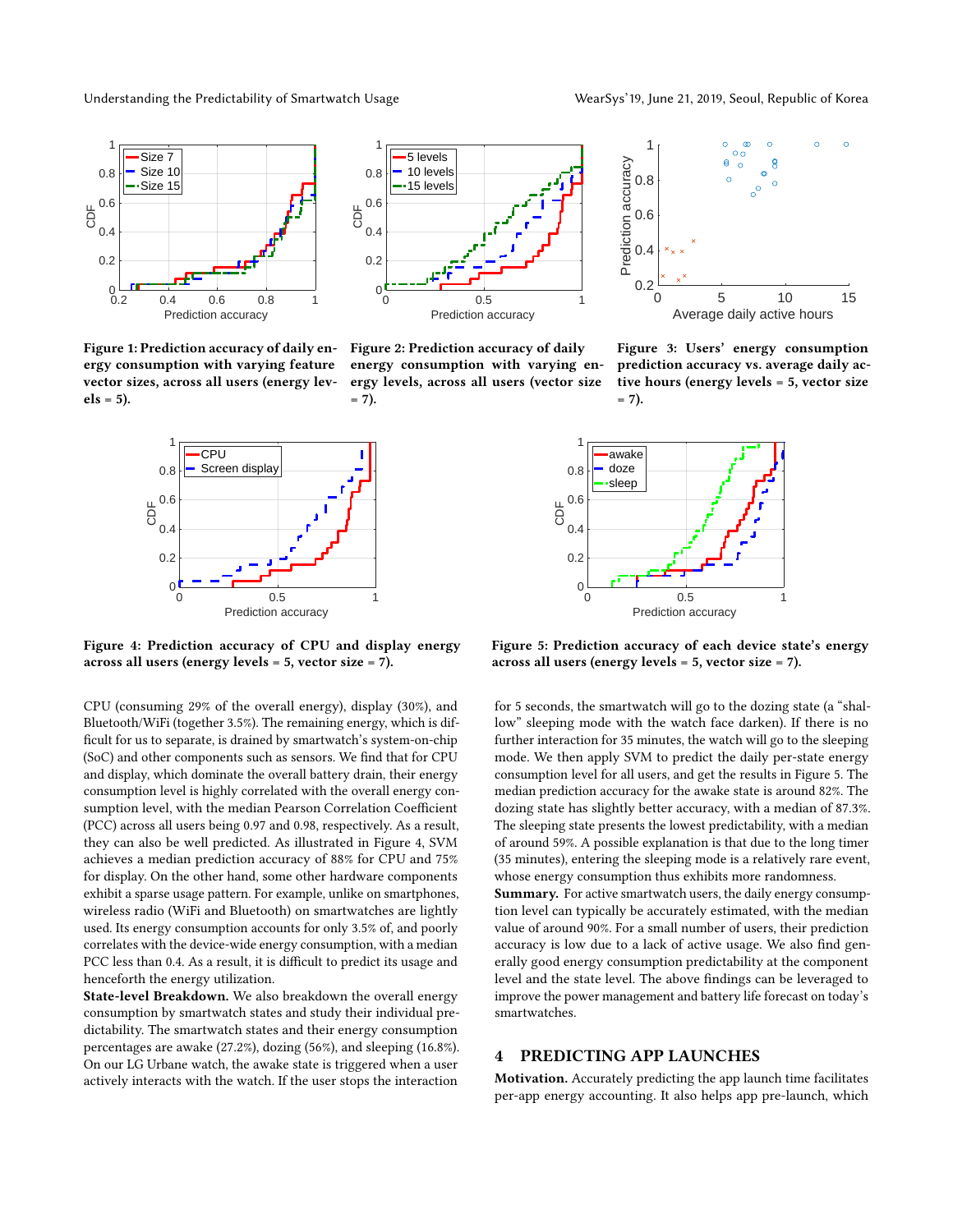WearSys' 19, June 21, 2019, Seoul, Republic of Korea Yunsheng Yunsheng Yao, Xing Liu, and Feng Qian

<span id="page-3-0"></span>

<span id="page-3-1"></span>Figure 6: One user's temporal usage pattern of the Fitness app.



Figure 9: Precision of app launch prediction, across all users.

can effectively reduce the perceived app loading time [\[21\]](#page-5-10). We notice that lengthy app launch time is in particular a problem on smartwatches whose computation capability is far lagging behind compared to modern smartphones. For example, on LG Urbane, launching Google Maps takes about 8 seconds, and launching a web browser takes even longer. Meanwhile, today's smartwatches do have reasonably large memory (512MB to 2GB), making caching app launches feasible. Also, compared to smartphone apps, smartwatch apps are used in more limited contexts. We thus envision it is more feasible to predict the latter's launch time.

We exemplify the launch patterns for 3 apps (Fitness, Weather, and Google Maps) used by 3 different users. Figure [6](#page-3-0) plots the Fitness tracker's launch time for a user. The X-axis represents the time-ofday, and the Y-axis counts the app launches over the entire study period, at a 5-minute granularity. The count is higher at certain hours, indicating strong temporal patterns (e.g., a higher usage in the evening when the user goes to the gym). Similar observations are made in Figure [7](#page-3-0) and [8,](#page-3-0) which show the launch patterns of Google Map and Weather, respectively, for two other users. Overall, due to their wearable nature, smartwatches' app usages are tightly coupled with a user's daily activities that oftentimes exhibit strong predictable patterns.

Methodology. We next detail our methodology. Smartwatch apps can be largely classified into two categories: (1) apps that require users' interaction to launch, and (2) background apps such as email and instant messengers that are usually passively launched when a push notification is received. Apps belonging to the second category typically have a service stub running in the background so the

0 6 12 18 24 Time  $0\frac{L}{0}$ 10 20 30 App Launch

Figure 7: One user's temporal usage pattern of the Weather app.



Figure 10: Recall of app launch prediction, across all users.

launching delay is small. We thus focus on the first category of apps whose long launching delay negatively affects the QoE.

We apply decision tree classification for launch time prediction. Decision tree is suitable here as a binary decision (either to launch or not) needs to be made at a certain time. We first describe how we generate the training and testing set. Both sets are constructed on a per-user and per-app basis. For each day, we divide its 24 hours into 288 5-minute slots. If the app was launched within a slot, we set the slot to 1, otherwise 0. Thus for each day we can get a 0-1 vector of length 288. We use the initial 20% of the days as the training set and apply the learned prediction model to test the next 5% days (from 20% to 25%). We then repeat this process by sliding both training and testing set "forward" by 5% of the days, until we cover all days. Similar to the scheme used in [§3,](#page-1-1) we use 7 vectors from the consecutive days in a week as the feature and the 8th vector of the day right after the week as the label.

Results. The precision and recall results for all eligible apps across all users can be found in Figure [9](#page-3-1) and [10,](#page-3-1) respectively. The median precision is 79.4%, indicating our trained model, despite being simple, can reasonably avoid type I errors (false positives). The median recall rate is 86.5%, indicating a good coverage *i.e.*, most app launches can be detected at the 5-minute granularity. Increasing the bin size from 5 minutes to 15 minutes further improves both the precision and recall rates by about 5%: 84.6% median precision and 91.2% median recall across all users.

When using the above prediction results for app pre-launching, type I errors (false positives) can lead to energy overhead (i.e., prelaunching an app that the user does not actually launch). Here



Figure 8: One user's temporal usage pattern of the Google Map app.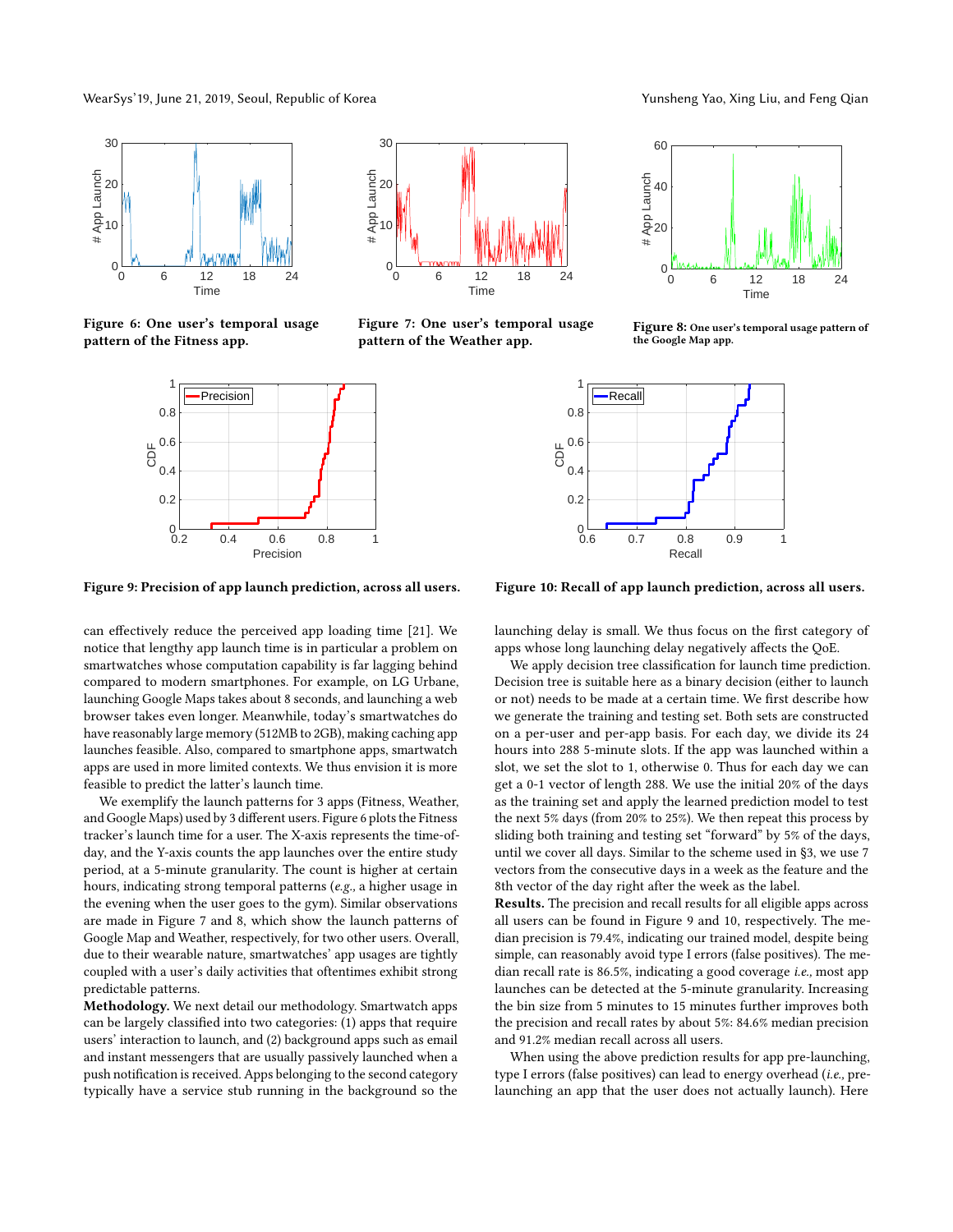Understanding the Predictability of Smartwatch Usage WearSys'19, June 21, 2019, Seoul, Republic of Korea

<span id="page-4-1"></span>



Figure 11: Number of generated clusters across all users.



Figure 13: Example screenshots belonging to six clusters of a user.

we estimate the energy waste incurred by a single type I error. Assuming CPU is 100% utilized during a pre-launch and the prelaunch takes 8 seconds (the Google Map case), the overall energy (including the base energy consumption) wasted by a single type I error will be around 0.27 mAh according to the power model. On average, using the above decision tree model, type I errors occur 10 times a day for an average user, so the total energy waste is less than 1% of the overall battery capacity of our smartwatch (410 mAh). On the other hand, Type II errors (false negatives) do not bring any energy overhead, since the app will still be launched normally as triggered by the user.

Summary. We found that many smartwatch apps' launches exhibit predictable patterns. The median precision and recall rates across all users' app launch predictions are 84.6% and 91.2%, respectively, at the 15-minute granularity. Our approach will remove the perceived loading time for up to 91% of the app launches, with negligible energy overhead when type I errors occur. Regarding the training overhead, recall that the training only needs to be periodically performed (e.g., on a daily basis). Therefore, we can offload the training process onto a cloud or edge server when the smartwatch is charging.

# <span id="page-4-0"></span>5 PREDICTING SCREEN DISPLAY

Motivation. On smartwatches, despite the small screen size and the aggressive sleeping policy, the display is still the most powerhungry component ([§3\)](#page-1-1). Therefore, it is important to accurately account for the display energy consumption. For OLED display, which is very popular among mobile devices, since its power consumption is determined by each pixel's RGB value [\[5\]](#page-5-6), the typical approach for modeling and measuring the display power is to count the pixels of different colors. However, this approach itself incurs high energy and computational overhead especially on resourceconstrained wearable devices, even if sampling is used. Instead, our key observation is that compared to a smartphone, the smartwatch display is more consistent at a per-app or per-app-state basis: the smartwatch screen is mostly dominated by UI while for smartphone, the screen may contain not only UI, but also more dynamic and custom content such as videos and images; in addition, the UI components and layout theme are usually fairly consistent for smartwatch apps, likely due to the small screen size and limited user interaction. For example, Google Hangout has a dark green frame

and white chat dialog box. As a result, for the same app (state), the pixel-wise color histograms are usually very similar. Note that users may change an app's display scheme, but such events can either be directly detected or indirectly learned. Based on these observations, we propose to infer the color distribution of the displayed content using ultra-lightweight information such as the foreground app name and the app state.

Methodology. We apply unsupervised learning (clustering) to validate the above assumption. We first extract the color histograms from all screenshots of all users. There are roughly 100,000 screenshots captured during the user study (a screenshot is captured every 30 seconds). We notice that taking a single screenshot indeed incurs a high overhead – taking about 1 second on our LG Urbane watch. For each screenshot, we extract all pixels' color and construct the corresponding color histogram, which is then converted into a feature vector. We then apply clustering on the color histograms for each user. We use Bisect k-means [\[16\]](#page-5-15), which is similar to k-means but without requiring specifying the number of clusters that is typically unknown beforehand. Bisect k-means works by iteratively splitting a cluster with the lowest internal similarity into two clusters, until the internal similarity values of all clusters are above a pre-defined threshold. The threshold is empirically chosen to be the average Euclidean distance between histograms of all application pairs (obtained using a small training dataset).

Recall that we hypothesize that the color distributions of the same app or app state tend to remain consistent. To validate this, we examine the generated clusters. Since each cluster corresponds to screenshots with similar color distributions, ideally, we expect that (1) all screenshots in each cluster belong to the same app or app state, and (2) each cluster corresponds to a unique app or app state.

Results. The number of clusters for each user is shown in Figure [11,](#page-4-1) with the median number being 16. Meanwhile, an average user has 18 apps installed on her watch. We first assess whether all screenshots within a cluster belong to the same app. We define the *label* of a cluster as the most common app name *i.e.*, the app name that is owned by the largest fraction of screenshots within the cluster. We call a screenshot to be correctly clustered if its app name matches the label of the cluster it belongs to. Then for each user, we define the clustering accuracy as the ratio between the number of correctly clustered screenshots and the total number